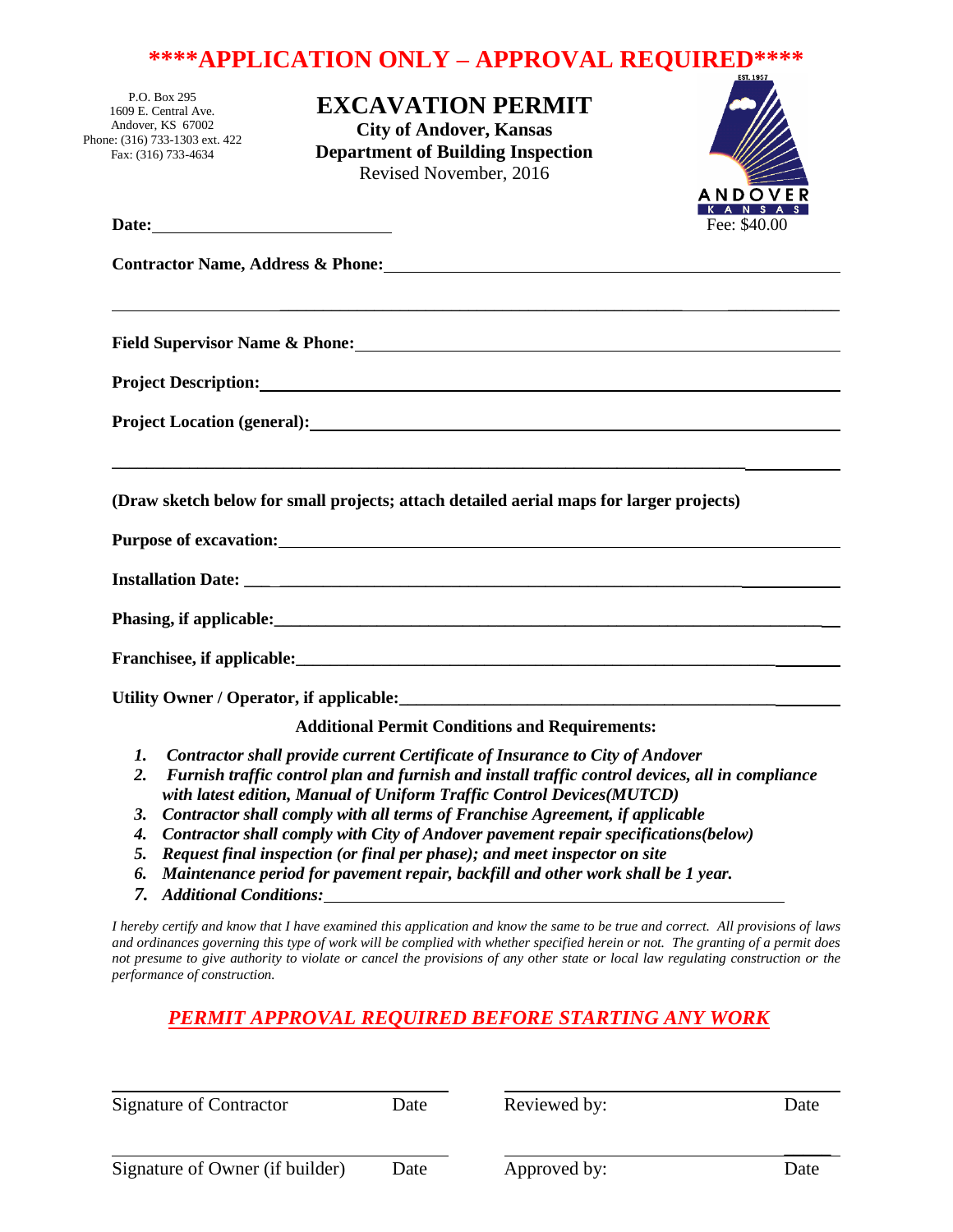### **Provide sketch of work, including street names, north arrow, nearest intersection, address, etc. or provide detailed aerial photo map of work.**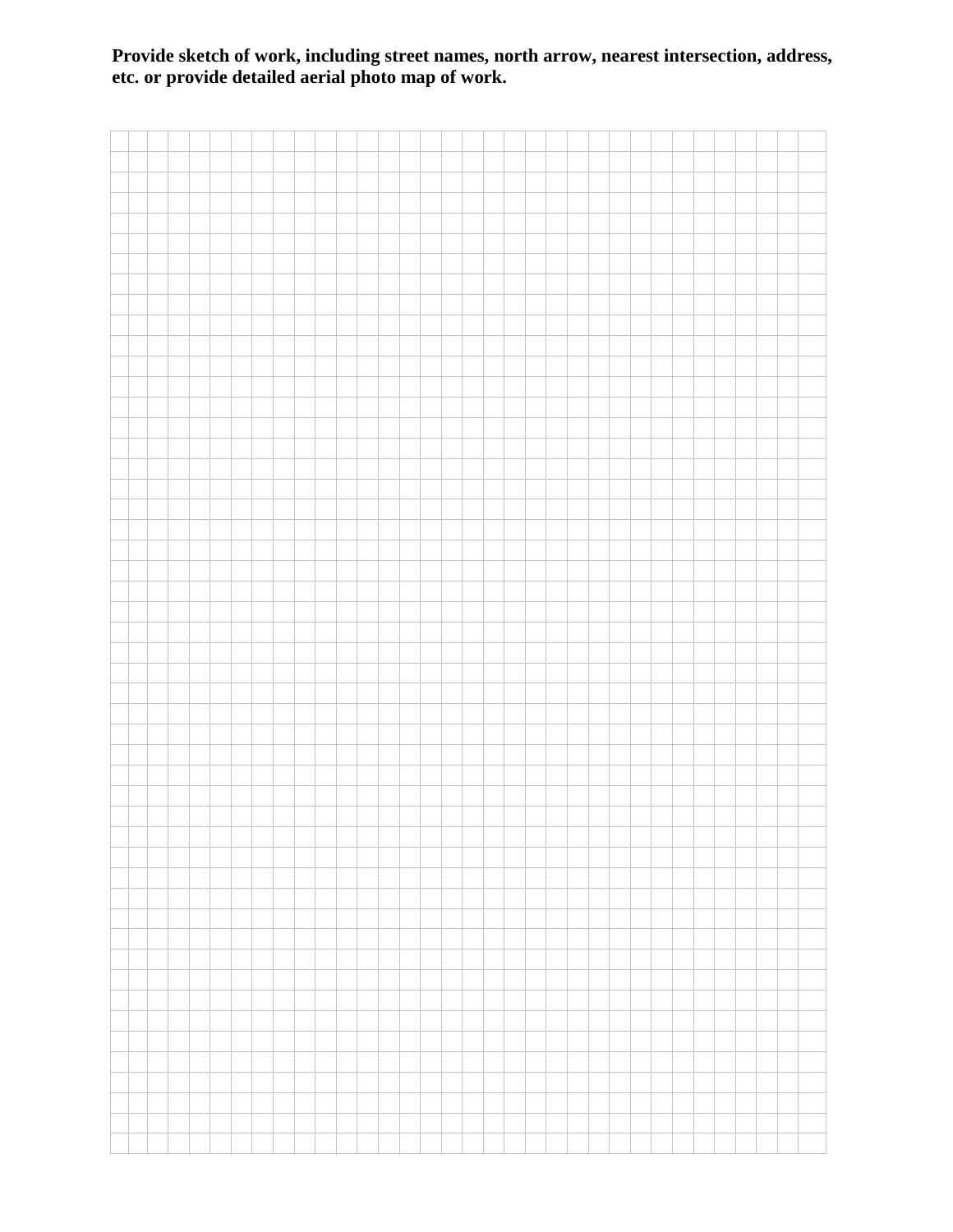# **City of Andover**

Pavement Repair Specifications for Excavations

## **Arterial and collector streets:**

#### **Asphalt streets**

 Paving cuts are to extend a minimum 1-foot beyond the excavation. Excavation hole shall be filled with flowable fill.

 Asphalt shall be replaced to match the existing road thickness (minimum 4 inches).

Asphalt is to be compacted in maximum 3-inch lifts.

 Alternate Asphalt lifts are to have a minimum 6-inch horizontal overlap on existing base or existing asphalt (maximum of 4-inches between steps).

#### **Concrete streets**

Paving cuts are to extend a minimum 1-foot beyond the excavation.

Excavation hole shall be filled with flowable fill.

Concrete shall be replaced to match the existing road thickness.

 Dowel pins shall be used on all sides of the excavation as specified by the City Engineer.

Dowel pins are to be minimum  $\frac{1}{2}$  inch diameter, inserted on 24-inch centers.

 The City Engineer shall approve concrete mix – Minimum 3500 pound cured strength.

## **Residential streets:**

#### **Asphalt streets**

Paving cuts are to extend a minimum 1-foot beyond the excavation.

 Excavation hole shall be filled with compacted AB3, flowable fill, or flushed and vibrated fill sand to within 4 inches of the bottom of the pavement.

Excavation hole is to be compacted in 6inch lifts.

 A 4-inch concrete cap is to be placed at the top of the excavation (4000-LB concrete mix minimum).

 Asphalt shall be replaced to match the existing road thickness (minimum 4 inches).

Asphalt is to be compacted in 3-inch lifts.

 Alternate Asphalt lifts are to have a minimum 6-inch horizontal overlap on existing base or existing asphalt (maximum of 4-inches between steps).

### **Gravel streets**

 Excavation hole shall be filled with compacted AB3, flowable fill, or flushed and vibrated fill sand. (if using flowable fill, to approximately 12-inches from top of road surface)

Excavation hole is to be compacted in 6inch lifts.